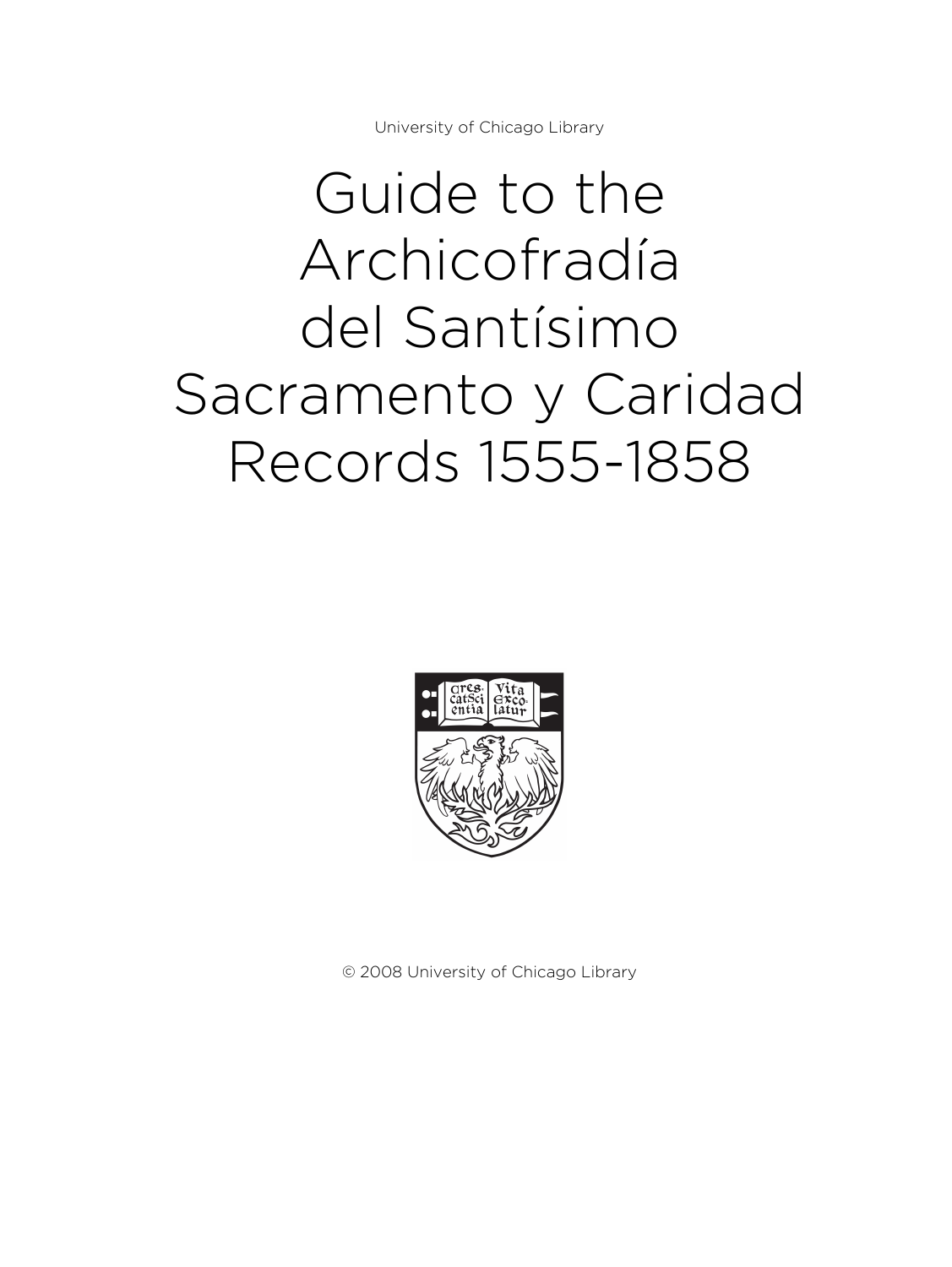# **Table of Contents**

| Descriptive Summary      |  |
|--------------------------|--|
| Information on Use       |  |
| Access                   |  |
| Digital Images           |  |
| Citation                 |  |
| <b>Historical Note</b>   |  |
| Scope Note               |  |
| <b>Related Resources</b> |  |
| <b>Subject Headings</b>  |  |
| <b>INVENTORY</b>         |  |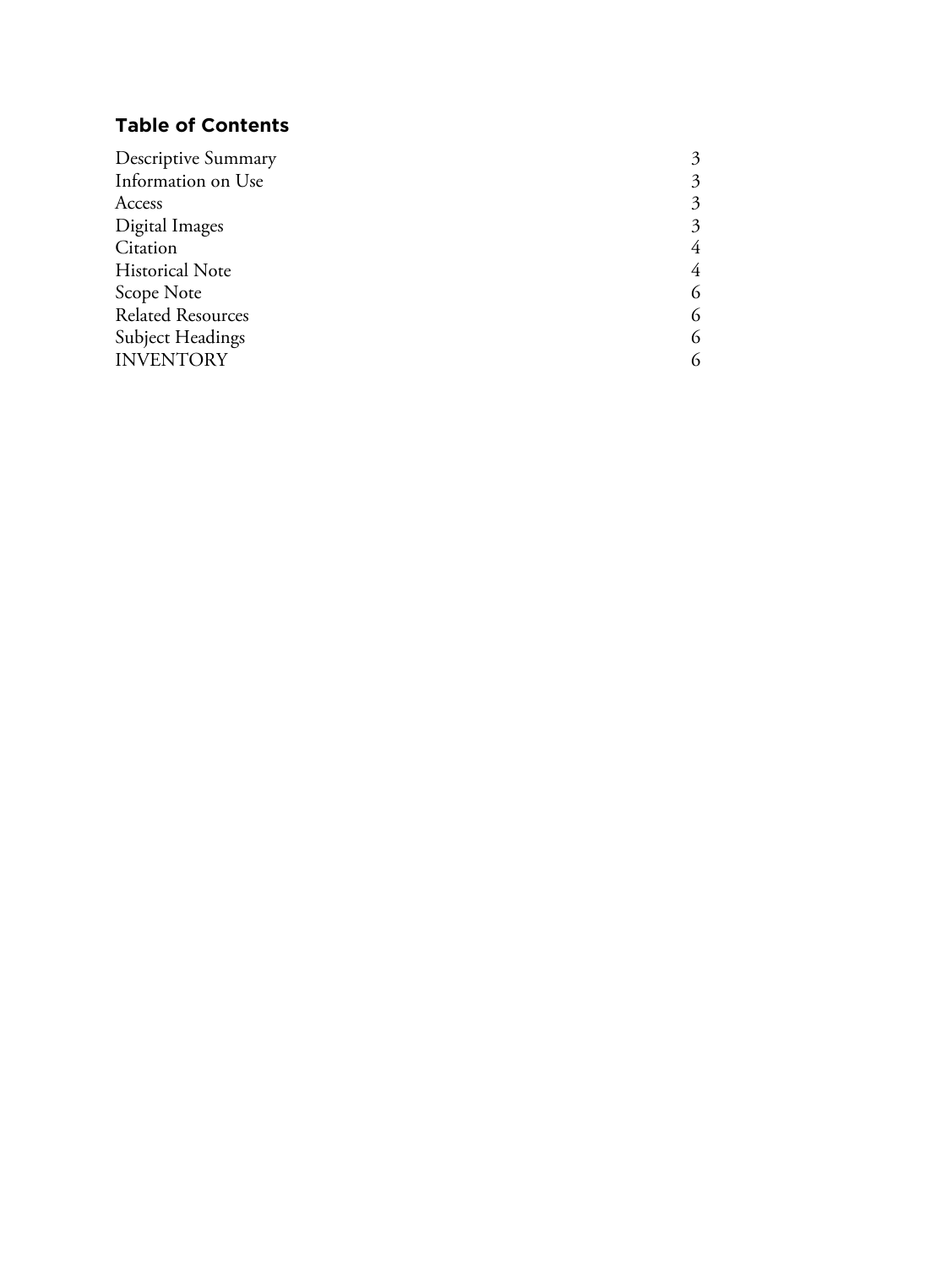# **Descriptive Summary**

| <b>Identifier</b> | ICU.SPCL.ARCHICOFRADIA                                                                                                                                                                                                                                                                               |
|-------------------|------------------------------------------------------------------------------------------------------------------------------------------------------------------------------------------------------------------------------------------------------------------------------------------------------|
| Title             | Archicofradía del Santísimo Sacramento y Caridad. Records                                                                                                                                                                                                                                            |
| Date              | 1555-1858                                                                                                                                                                                                                                                                                            |
| <b>Size</b>       | 3.75 linear feet (3 boxes)                                                                                                                                                                                                                                                                           |
| <b>Repository</b> | Special Collections Research Center<br>University of Chicago Library<br>1100 East 57th Street<br>Chicago, Illinois 60637 U.S.A.                                                                                                                                                                      |
| <b>Abstract</b>   | Mexico (City). Archicofradía del Santísimo Sacramento y Caridad. Records<br>of the Archconfraternity of the Blessed Sacrament of the metropolitan<br>cathedral of Mexico City, from 1555 to 1858. Contains legal, financial, and<br>other documents relating to the activities of the confraternity. |

# **Information on Use**

# **Access**

The collection is open for research.

# **Digital Images**

Original documents, texts, and images represented by digital images linked to this finding aid are subject to U. S. copyright law. It is the user's sole responsibility to secure any necessary copyright permission to reproduce or publish documents, texts, and images from any holders of rights in the original materials.

The University of Chicago Library, in its capacity as owner of the physical property represented by the digital images linked to this finding aid, encourages the use of these materials for educational and scholarly purposes. Any reproduction or publication from these digital images requires that the following credit line be included: Special Collections Research Center, University of Chicago Library.

The images presented here may include materials reflecting the attitudes, language, and stereotypes of an earlier time period. These materials are presented as historical resources in support of study and research. Inclusion of such materials does not constitute an endorsement of their content by the University of Chicago.

The University of Chicago Library appreciates hearing from anyone who may have information about any of the images in this collection.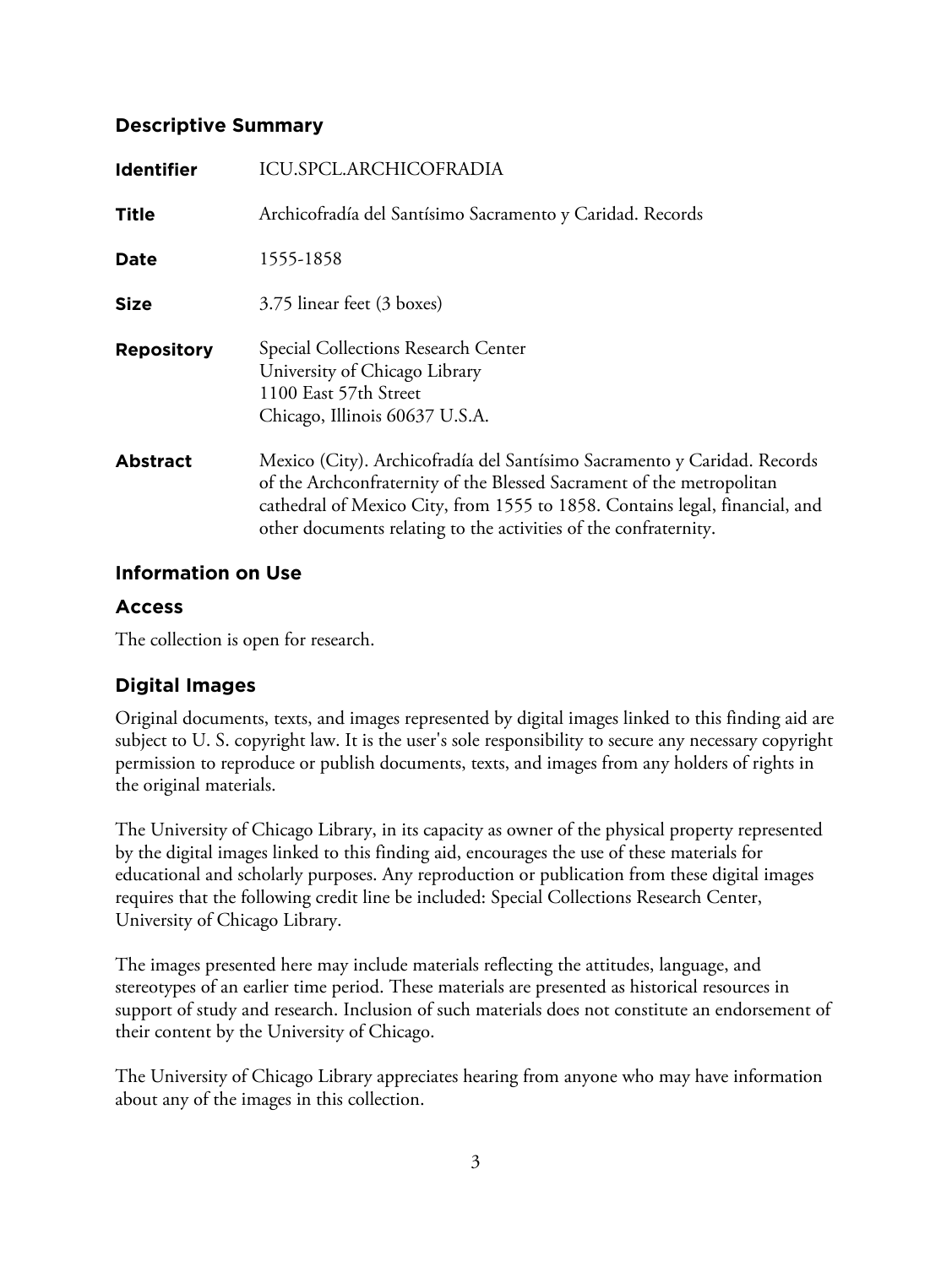# **Citation**

When quoting material from this collection, the preferred citation is: Archicofradía del Santísimo Sacramento. Records, [Box #, Folder #], Special Collections Research Center, University of Chicago Library

# **Historical Note**

Confraternities are associations formed for the purpose of promoting and enriching public worship in the Catholic Church. For laymen they provide an organized structure for the expression of individual piety, devotion, and service. The Confraternity of the Most Blessed Sacrament arose in the sixteenth century for the special purpose of emphasizing and enhancing the Eucharist, particularly as a reaction to and a refutation of Protestant sacramental doctrine and practice. The confraternity movement quickly spread to all parts of the Catholic world, even to the remote parishes in America.

Archconfraternities differ from confraternities only in that they possess higher dignity, and may be empowered to affiliate other confraternities---that is, they may communicate their own privileges to affiliated confraternities. But this affiliation confers no powers of direction or jurisdiction on the archconfraternity, for each confraternity, created almost always by local initiative and not from the outside, remains an autonomous entity under the jurisdiction of the local bishop. It is claimed by José Maria Marroqui, La Ciudad de Mexico, 2d ed. (Mexico City, 1969 reprint), III, 432, that the Mexican society, authorized by the papal bull of 30 November 1539, was an archconfraternity from the very beginning. This would have been unusual; but the claim is not sustained by the authors of the documents in this collection, who never used the term "archcofradia" until after 1670---before that date it was always "cofradia."

By the terms of canon law the confraternity created in Mexico City in 1539, from its very foundation, was affiliated with the Archconfraternity of the Most Blessed Sacrament in the church of Santa Maria sopra Minerva in Rome, and entitled to hold and enjoy all privileges and indulgences conferred by papal favor on the Roman archconfraternity. The canonical characteristics of affiliation (discussed in Edwin Quinn, Archconfraternities, Archsoldalities, and Primary Unions [Washington, D.C., 1952]) may be abstruse but are important, nonetheless, for understanding some of these papers. The Mexican confraternity not only claimed affiliation with Minerva, but also with the Lateran basilica of St. John the Baptist, the pope's own church as bishop of Rome, with all the powers of indulgence communicated thereby.

This was because the Mexican confraternity supported and supervised the female orphanage and school, known formally as the Colegio de Santa Maria de la Caridad (informally as the Colegio de las Doncellas, or de las Ninas), which orphanage was affiliated with the Lateran. The confraternity even changed its name to "Cofradia del Santisimo Sacramento y de Santa Maria de la Caridad" in order to emphasize its assumption of the prerogatives conferred on the Colegio by the Lateran affiliation.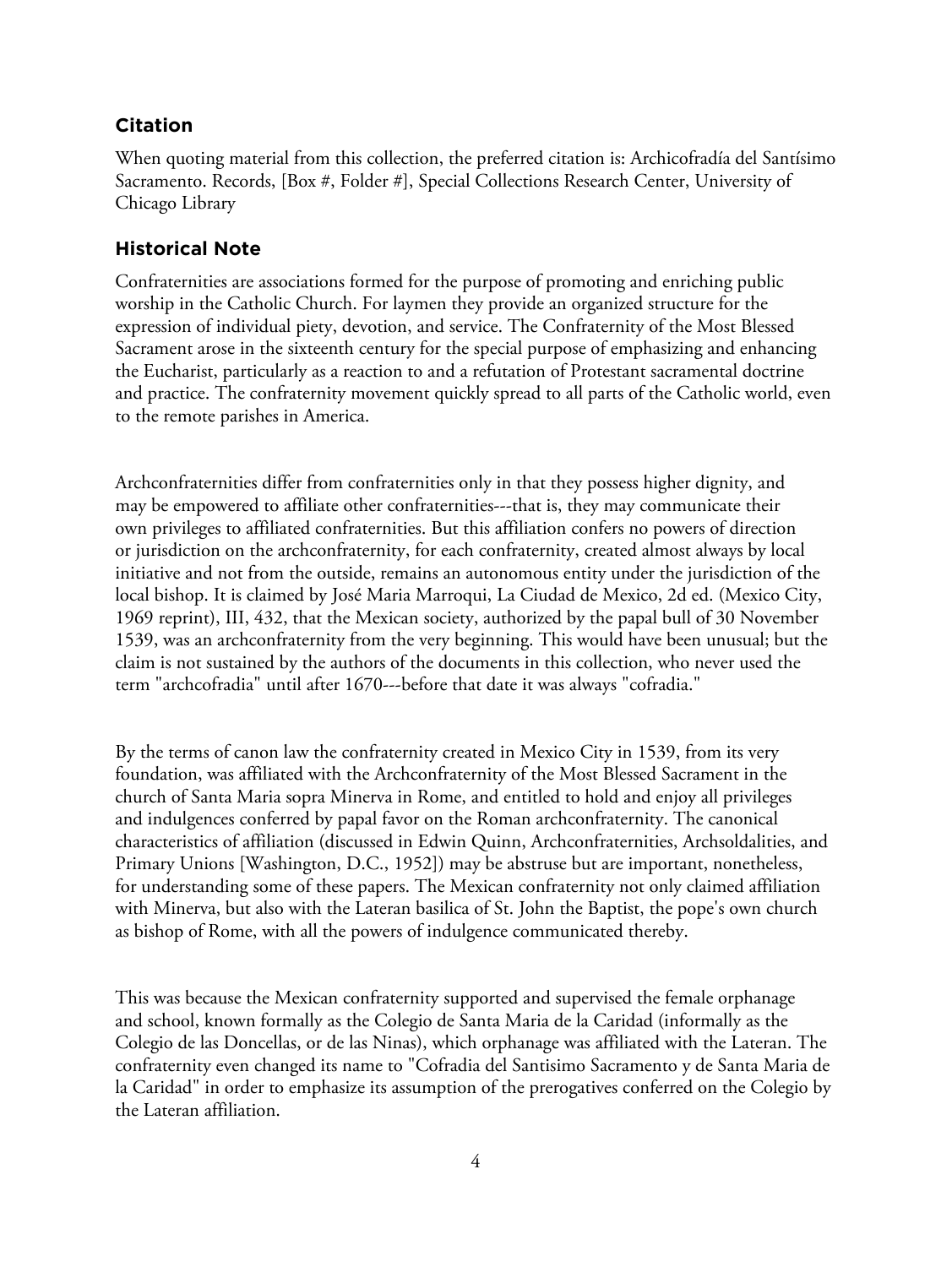Marroqui states that the papacy recognized the change of name, confirmed the affiliation with the Lateran, and even limited the Jurisdiction over the confraternity wielded by the local ordinary (the archbishop of Mexico). These papers prove that the confraternity's claims were opposed in Mexico, in Madrid, and perhaps even in Rome. Box 1, folder 14 contains documents dealing with a representative sent to Rome by the confraternity, in 1682, to secure explicit papal support. The confraternity had to defend its claims and privileges repeatedly, and had frequent resort to Madrid and Rome for papal bulls and briefs, and royal decrees and letters, reconfirming old legal instruments of privilege.

In the disputes over privilege, two issues concerned the officials of the crown. First they wanted to know whether privileges of the confraternity deriving from affiliation with Roman bodies violated the royal patronato (the crown's control over all ecclesiastical patronage in the Americas, which was loosely construed as a right to control most Church activities in the New World). Secondly the officials were concerned that the confraternity's money-gathering activities, through the sale of indulgences, detracted from and diminished the revenue from the government's own sales of indulgences, which took place under the direction of the Council of Cruzada. The confraternity seems usually to have won the support of the Cruzada and of the Council of the Indies in Madrid, and to have obtained strong backing in Rome---so that the impression left by the papers is that the confraternity, until the nineteenth century, successfully maintained its high privileges.

The Mexican archconfraternity had seven officers, chosen every 2 July for a term of one year: a rector, four diputados, and two mayordomos. The seven officers meeting together constituted the mesa (board) or capitulo (chapter) of the confraternity, who were assisted by a salaried permanent secretary. Relations between the confraternity and the canons attached to the Mexican cathedral were so close that (according to Marroqui) canons were often elected diputados. A partial list of names of officers could be drawn up from these papers, but unfortunately there is no list of members, and very little information about the internal organization, procedures, and actual work of the confraternity.

The chief importance of these materials, particularly those from the eighteenth and nineteenth centuries (which constitute the greater proportion), lies in the information they convey about the fiscal operations of the confraternity. As a corporate body the confraternity had the right to acquire, possess, and dispose of property, and the right to sue and be sued in the courts. More significantly, the confraternity, like other Mexican and Spanish religious societies, functioned as a money-lending agency, as a kind of colonial bank. As the recipient of many cash bequests and gifts, the confraternity accumulated liquid reserves that could be best employed if loaned out at interest.

Loans issued by the confraternity were usually secured by real property and were therefore mortgages. These mortgages were either permanent, with no right to repay the capital (meaning that interest had to be paid indefinitely), or redeemable, in which case the capital could be repaid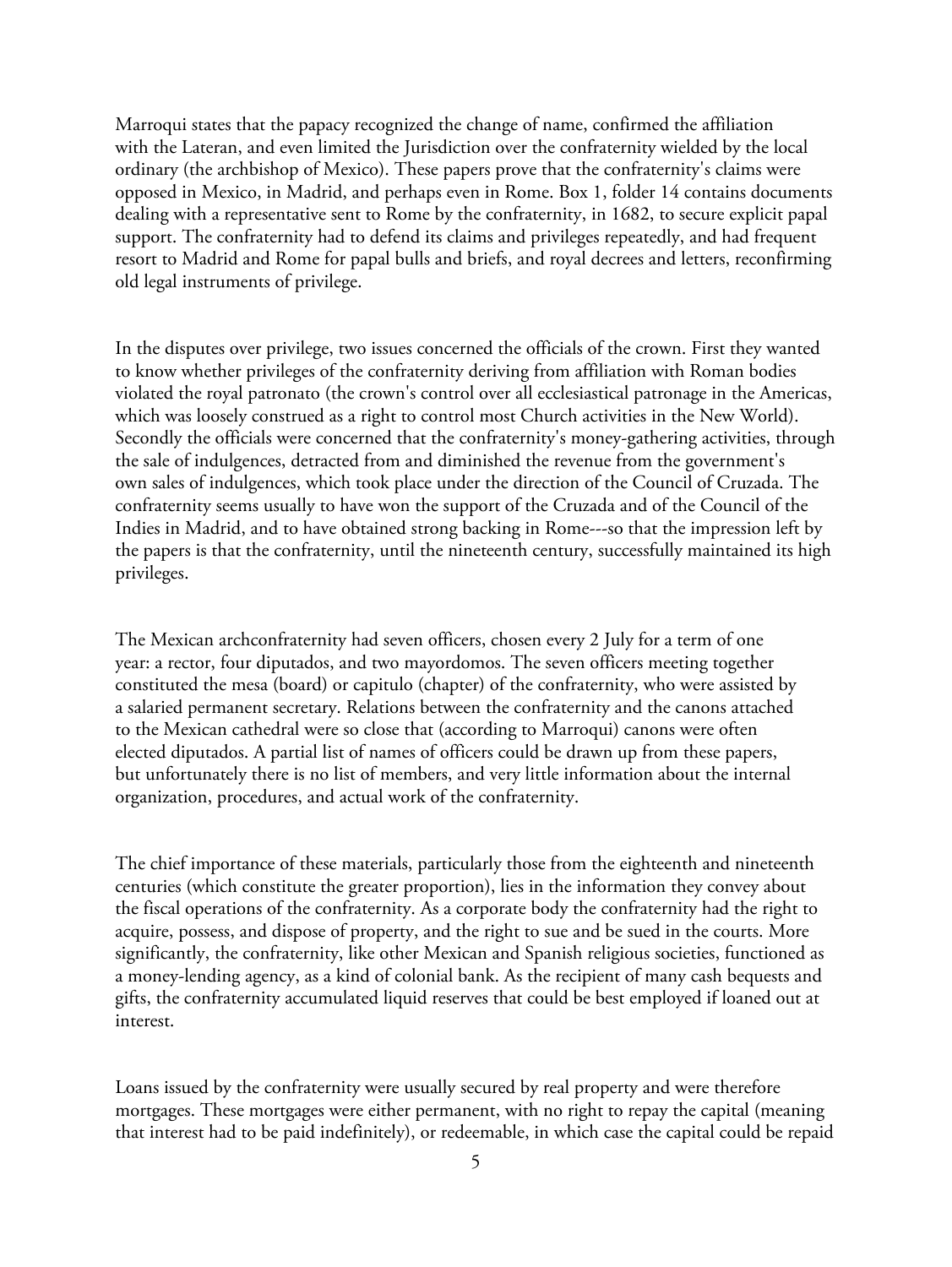and interest terminated. The papers seem to indicate that few borrowers could afford to repay the principal. Annual interest was always set at 5 percent.

In the typical transaction, a hacienda in the country or a house in the capital was mortgaged. Interest was paid to the confraternity for decades and for generations. The confraternity collected legal papers that established the ownership of real estate, set forth the terms of mortgages, and papers that recorded all the vicissitudes that befell real property by reason of death, disputed inheritance, transfer by sale, bankruptcy, suits for the recovery of debt, and so forth. The liability to the confraternity, carried as a permanent encumbrance on property, devolved upon all the successive owners of the estate, and the confraternity was usually a party to all litigation involving the estate.

The confraternity was dissolved and its properties confiscated by the anti-clerical reform laws of 1861.

# **Scope Note**

The papers contain detailed information about the legal and fiscal affairs of the haciendas of Tlapanaloya (Tequixquiac?), Jalapaxco (Chalchicomula), Tepechichilco (Zempoala), and the ingenio of Tuxpango (Orizaba); many other haciendas and properties are mentioned cursorily. The confraternity papers are related to similar papers, also concerning haciendas and mortgages, in the Puebla, Mexico, Hospicia Records. The precise nature of the connection between the Puebla Papers and the confraternity records is not clear, but the documents in Box 1, folder 31 record a formal request by the confraternity for the transfer from Puebla to Mexico of papers relating to litigation involving the estate of the Torija family. Possibly other papers from Puebla eventually came into the hands of the confraternity. Religious organizations in Puebla were involved in the same fiscal activities as the confraternity, and it is possible that Puebla institutions and the Mexican confraternity occasionally held different mortgages on the same properties. The latest item in the confraternity collection is dated 1858.

# **Related Resources**

The following related resources are located in the Department of Special Collections:

http://www.lib.uchicago.edu/e/spcl/select.html

Puebla, Mexico, Hospicio Records

# **Subject Headings**

- Archicofradía del Santísimo Sacramento y Caridad (Mexico City, Mexico)
- Catholic Church -- Societies, etc
- Confraternities

# **INVENTORY**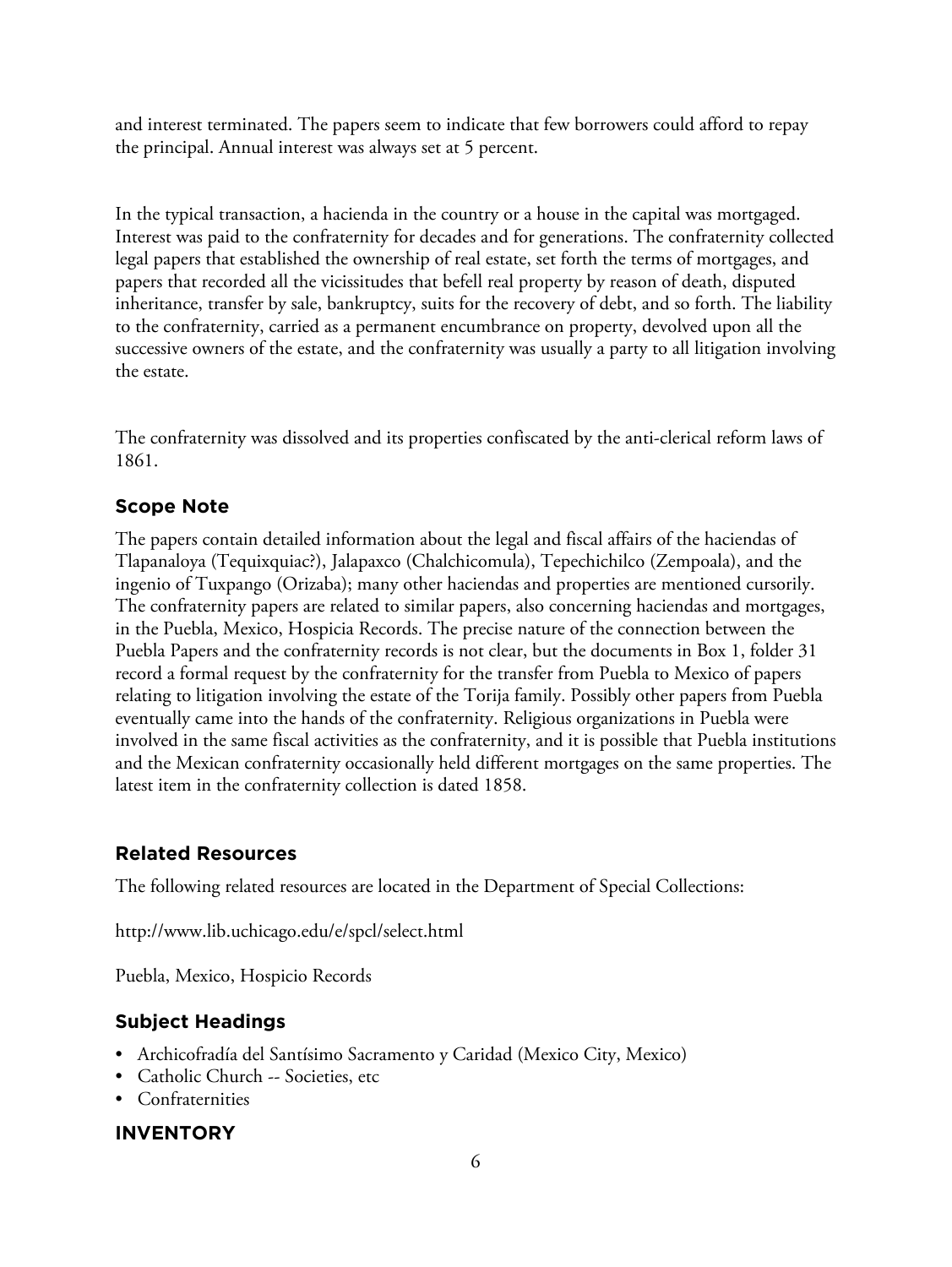# **Box 1**

#### **Folder 1**

Order from the Audiencia directing that 9,223 pesos rescued from three ships wrecked on the coast of Florida be applied to the expenses of the orphanage of Mexico City, 1555 View digitized documents. [http://pi.lib.uchicago.edu/1001/scrc/md/](http://pi.lib.uchicago.edu/1001/scrc/md/archicofradia-0001-001) [archicofradia-0001-001](http://pi.lib.uchicago.edu/1001/scrc/md/archicofradia-0001-001)

#### **Box 1**

#### **Folder 2**

Rules for the chaplains of the confraternity, duly approved by Friar García, archbishop of Mexico. 16 Dec 1608 (1609 postscript)

View digitized documents. [http://pi.lib.uchicago.edu/1001/scrc/md/](http://pi.lib.uchicago.edu/1001/scrc/md/archicofradia-0001-002) [archicofradia-0001-002](http://pi.lib.uchicago.edu/1001/scrc/md/archicofradia-0001-002)

#### **Box 1**

#### **Folder 3**

Officers of the confraternity wish to regulate all public displays of their insignia. 1 Jul 1612 View digitized documents. [http://pi.lib.uchicago.edu/1001/scrc/md/](http://pi.lib.uchicago.edu/1001/scrc/md/archicofradia-0001-003) [archicofradia-0001-003](http://pi.lib.uchicago.edu/1001/scrc/md/archicofradia-0001-003)

#### **Box 1**

#### **Folder 4**

Copy of a Madrid certification of papal letters conferring privileges on the confraternity. 16 Jun 1634.

View digitized documents. [http://pi.lib.uchicago.edu/1001/scrc/md/](http://pi.lib.uchicago.edu/1001/scrc/md/archicofradia-0001-004) [archicofradia-0001-004](http://pi.lib.uchicago.edu/1001/scrc/md/archicofradia-0001-004)

#### **Box 1**

#### **Folder 5**

Royal decree signed by Philip IV granting ten pesos per annum to the Collegio de las Doncellas. 20 May 1637

View digitized documents. [http://pi.lib.uchicago.edu/1001/scrc/md/](http://pi.lib.uchicago.edu/1001/scrc/md/archicofradia-0001-005) [archicofradia-0001-005](http://pi.lib.uchicago.edu/1001/scrc/md/archicofradia-0001-005)

#### **Box 1**

#### **Folder 6**

Two copies of the brief aggregating the Mexican confraternity to the Lateran church in Rome. 26 Feb 1639

View digitized documents. [http://pi.lib.uchicago.edu/1001/scrc/md/](http://pi.lib.uchicago.edu/1001/scrc/md/archicofradia-0001-006) [archicofradia-0001-006](http://pi.lib.uchicago.edu/1001/scrc/md/archicofradia-0001-006)

#### **Box 1**

## **Folder 7**

Desire of the officers to regulate the public display of the insignia of the confraternity (a special crucifix), with an appeal to the pope on the point at issue. 26 Jul 1645 View digitized documents. [http://pi.lib.uchicago.edu/1001/scrc/md/](http://pi.lib.uchicago.edu/1001/scrc/md/archicofradia-0001-007) [archicofradia-0001-007](http://pi.lib.uchicago.edu/1001/scrc/md/archicofradia-0001-007)

## **Box 1**

# **Folder 8**

Fragment. About carrying the Host through the streets. [mid-17th c. ?] View digitized documents. [http://pi.lib.uchicago.edu/1001/scrc/md/](http://pi.lib.uchicago.edu/1001/scrc/md/archicofradia-0001-008) [archicofradia-0001-008](http://pi.lib.uchicago.edu/1001/scrc/md/archicofradia-0001-008)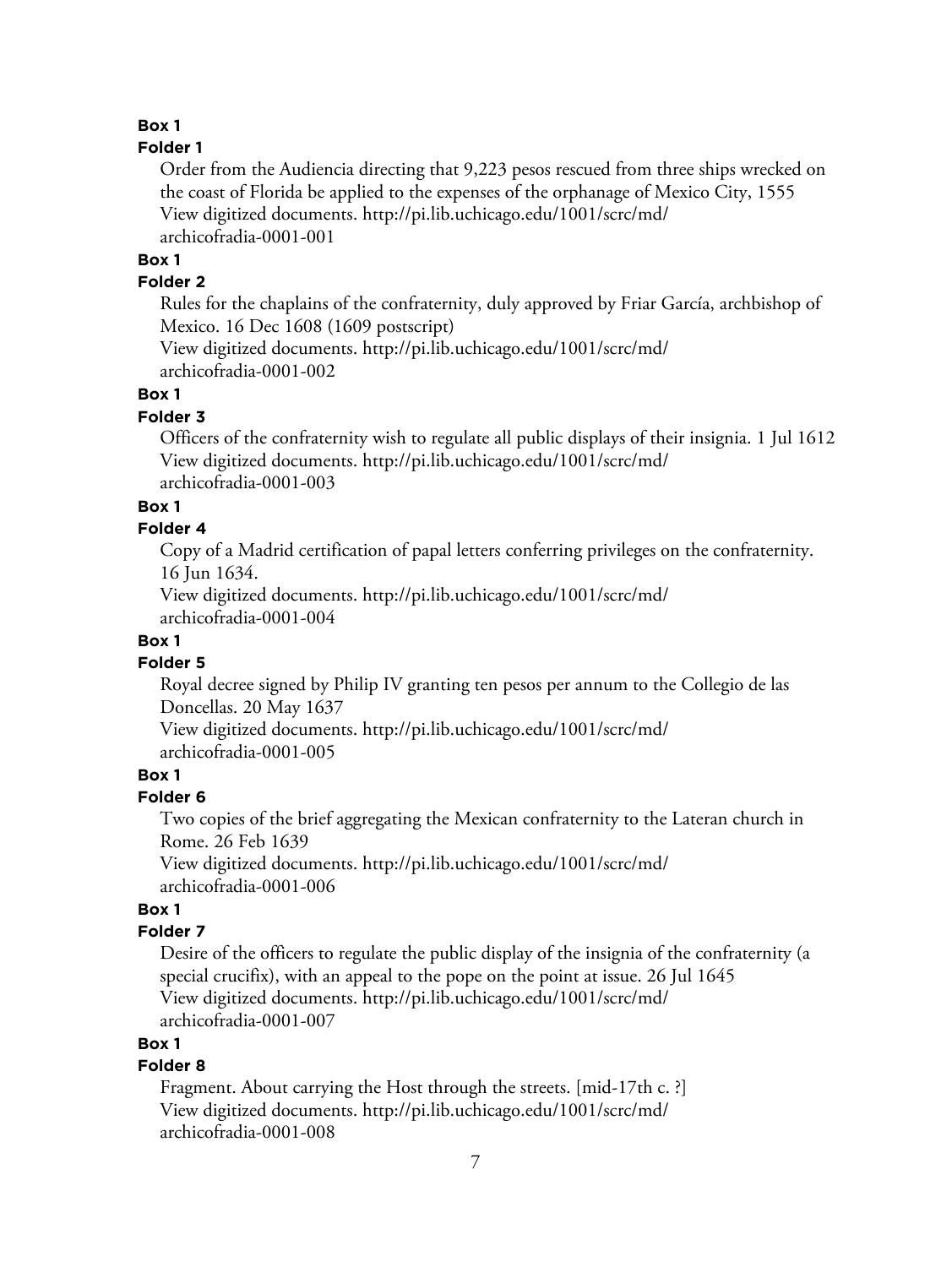# **Box 1**

#### **Folder 9**

Opinions on a possible conflict of jurisdiction between the royal patronato and the papacy. 1652

View digitized documents. [http://pi.lib.uchicago.edu/1001/scrc/md/](http://pi.lib.uchicago.edu/1001/scrc/md/archicofradia-0001-009) [archicofradia-0001-009](http://pi.lib.uchicago.edu/1001/scrc/md/archicofradia-0001-009)

# **Box 1**

## **Folder 10**

Two copies of the oath taken by the officers of the confraternity. 1653. View digitized documents. [http://pi.lib.uchicago.edu/1001/scrc/md/](http://pi.lib.uchicago.edu/1001/scrc/md/archicofradia-0001-010) [archicofradia-0001-010](http://pi.lib.uchicago.edu/1001/scrc/md/archicofradia-0001-010)

# **Box 1**

# **Folder 11**

Copy of various documents dealing with the privileges and exemptions of the confraternity, which some officials stated were in conflict with the royal patronato. 8 Oct 1654.

View digitized documents. [http://pi.lib.uchicago.edu/1001/scrc/md/](http://pi.lib.uchicago.edu/1001/scrc/md/archicofradia-0001-011) [archicofradia-0001-011](http://pi.lib.uchicago.edu/1001/scrc/md/archicofradia-0001-011)

# **Box 1**

#### **Folder 12**

Spanish translation of a letter from the Lateran church of Rome, confirming the privileges of the confraternity. 24 May 1680

View digitized documents. [http://pi.lib.uchicago.edu/1001/scrc/md/](http://pi.lib.uchicago.edu/1001/scrc/md/archicofradia-0001-012) [archicofradia-0001-012](http://pi.lib.uchicago.edu/1001/scrc/md/archicofradia-0001-012)

# **Box 1**

# **Folder 13**

Seven papers dealing with the concern of the Mexican Inquisition about a papal bull to the confraternity summarizing rights of indulgences. Aug 1682

View digitized documents. [http://pi.lib.uchicago.edu/1001/scrc/md/](http://pi.lib.uchicago.edu/1001/scrc/md/archicofradia-0001-013) [archicofradia-0001-013](http://pi.lib.uchicago.edu/1001/scrc/md/archicofradia-0001-013)

# **Box 1**

# **Folder 14**

Papers on the confraternity's agent to Rome to secure confirmation of indulgence privileges. Includes a complete statement of the finances of the confraternity. Crown officials oppose new privileges for the confraternity. 1682-1683 View digitized documents. [http://pi.lib.uchicago.edu/1001/scrc/md/](http://pi.lib.uchicago.edu/1001/scrc/md/archicofradia-0001-014) [archicofradia-0001-014](http://pi.lib.uchicago.edu/1001/scrc/md/archicofradia-0001-014)

# **Box 1**

# **Folder 15**

Latin text and Spanish translation of two papal briefs conferring indulgence privileges. 7 Nov 1717

View digitized documents. [http://pi.lib.uchicago.edu/1001/scrc/md/](http://pi.lib.uchicago.edu/1001/scrc/md/archicofradia-0001-015) [archicofradia-0001-015](http://pi.lib.uchicago.edu/1001/scrc/md/archicofradia-0001-015)

# **Box 1**

# **Folder 16**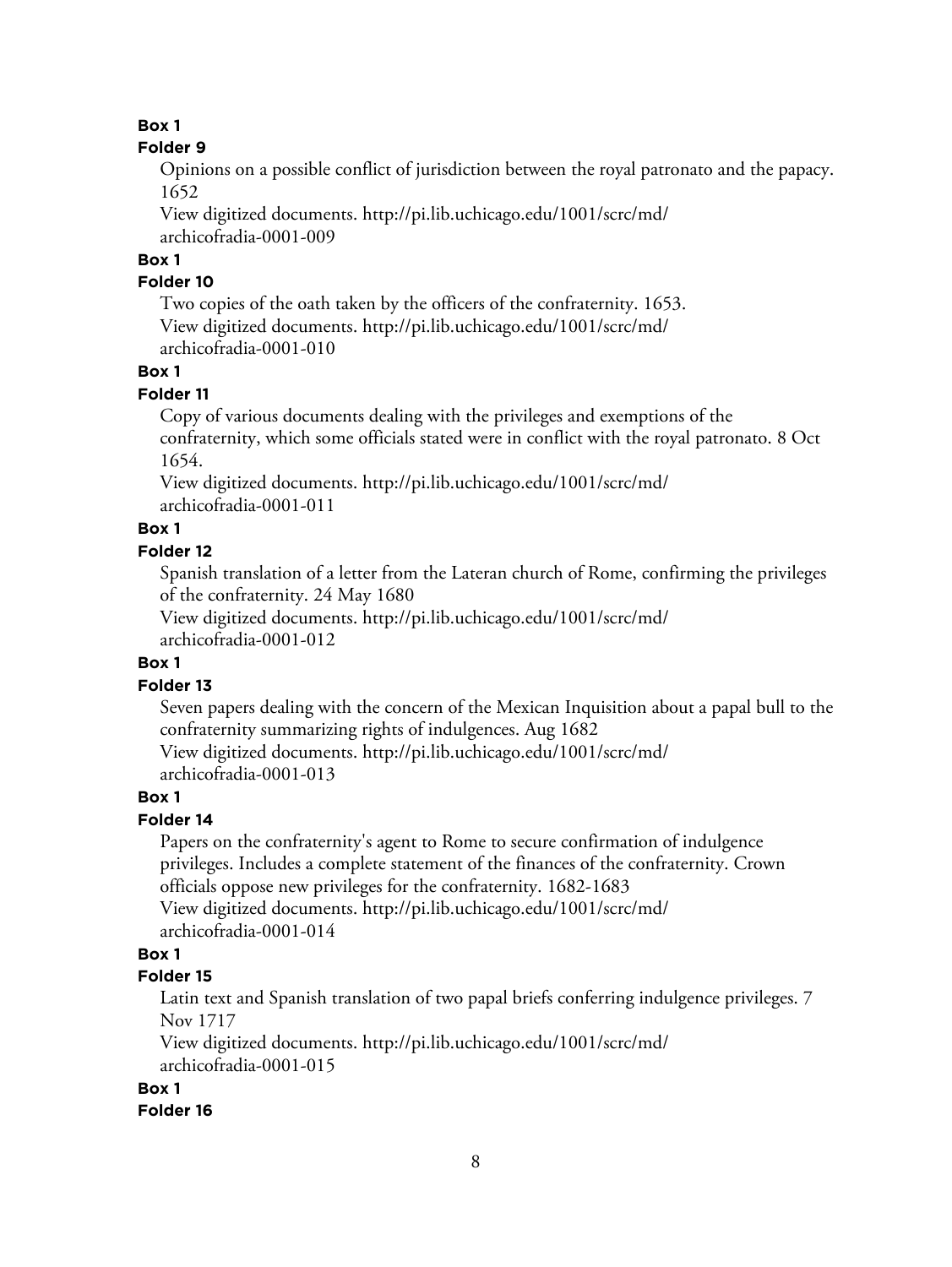Document regarding the confraternity's affiliation with the Lateran basilica, reviewed in June 1732, undated

• See also Box 3, Folder 5

View digitized documents. [http://pi.lib.uchicago.edu/1001/scrc/md/](http://pi.lib.uchicago.edu/1001/scrc/md/archicofradia-0001-016) [archicofradia-0001-016](http://pi.lib.uchicago.edu/1001/scrc/md/archicofradia-0001-016)

#### **Box 1**

#### **Folder 17**

Papal grant of indulgences, with appended materials, 21 July 1732 View digitized documents. [http://pi.lib.uchicago.edu/1001/scrc/md/](http://pi.lib.uchicago.edu/1001/scrc/md/archicofradia-0001-017) [archicofradia-0001-017](http://pi.lib.uchicago.edu/1001/scrc/md/archicofradia-0001-017)

#### **Box 1**

#### **Folder 18**

Two sets of papers on scattered properties of the hacienda de San Jose (also called N.S. de Guadalupe), near Hapanoloya (Atifalagona), on which the confraternity held a mortgage of 1,400 pesos. 1736

View digitized documents, part 1. [http://pi.lib.uchicago.edu/1001/scrc/md/](http://pi.lib.uchicago.edu/1001/scrc/md/archicofradia-0001-018a) [archicofradia-0001-018a](http://pi.lib.uchicago.edu/1001/scrc/md/archicofradia-0001-018a)

View digitized documents, part 2. [http://pi.lib.uchicago.edu/1001/scrc/md/](http://pi.lib.uchicago.edu/1001/scrc/md/archicofradia-0001-018b) [archicofradia-0001-018b](http://pi.lib.uchicago.edu/1001/scrc/md/archicofradia-0001-018b)

#### **Box 1**

#### **Folder 19**

Four papers on sums spent by guild of silk weavers on the Espiritu Santo chapel, church of the Colegio de las Doncellas, 1742-1748

View digitized documents. [http://pi.lib.uchicago.edu/1001/scrc/md/](http://pi.lib.uchicago.edu/1001/scrc/md/archicofradia-0001-019) [archicofradia-0001-019](http://pi.lib.uchicago.edu/1001/scrc/md/archicofradia-0001-019)

# **Box 1**

#### **Folder 20**

Documents on a six-year mortgage for 2,000 pesos, at 5 percent interest, held by the confraternity on some houses in San Juan Teotihuacán, 28 May 1751 View digitized documents. [http://pi.lib.uchicago.edu/1001/scrc/md/](http://pi.lib.uchicago.edu/1001/scrc/md/archicofradia-0001-020) [archicofradia-0001-020](http://pi.lib.uchicago.edu/1001/scrc/md/archicofradia-0001-020)

#### **Box 1**

# **Folder 21**

Two papers on expenses for celebrating the feast of St. Anne, July 1751 View digitized documents. [http://pi.lib.uchicago.edu/1001/scrc/md/](http://pi.lib.uchicago.edu/1001/scrc/md/archicofradia-0001-021) [archicofradia-0001-021](http://pi.lib.uchicago.edu/1001/scrc/md/archicofradia-0001-021)

#### **Box 1**

#### **Folder 22**

Documents on confraternity's 4,800-peso mortgage on houses in the Calle del Hospicio, 1-5 Jun 1756

View digitized documents. [http://pi.lib.uchicago.edu/1001/scrc/md/](http://pi.lib.uchicago.edu/1001/scrc/md/archicofradia-0001-022) [archicofradia-0001-022](http://pi.lib.uchicago.edu/1001/scrc/md/archicofradia-0001-022)

#### **Box 1**

#### **Folder 23**

Seven official printed forms, signed and sealed, issued in Madrid; authorize confraternity to issue indulgences and publicize the fact. 28 Nov 1758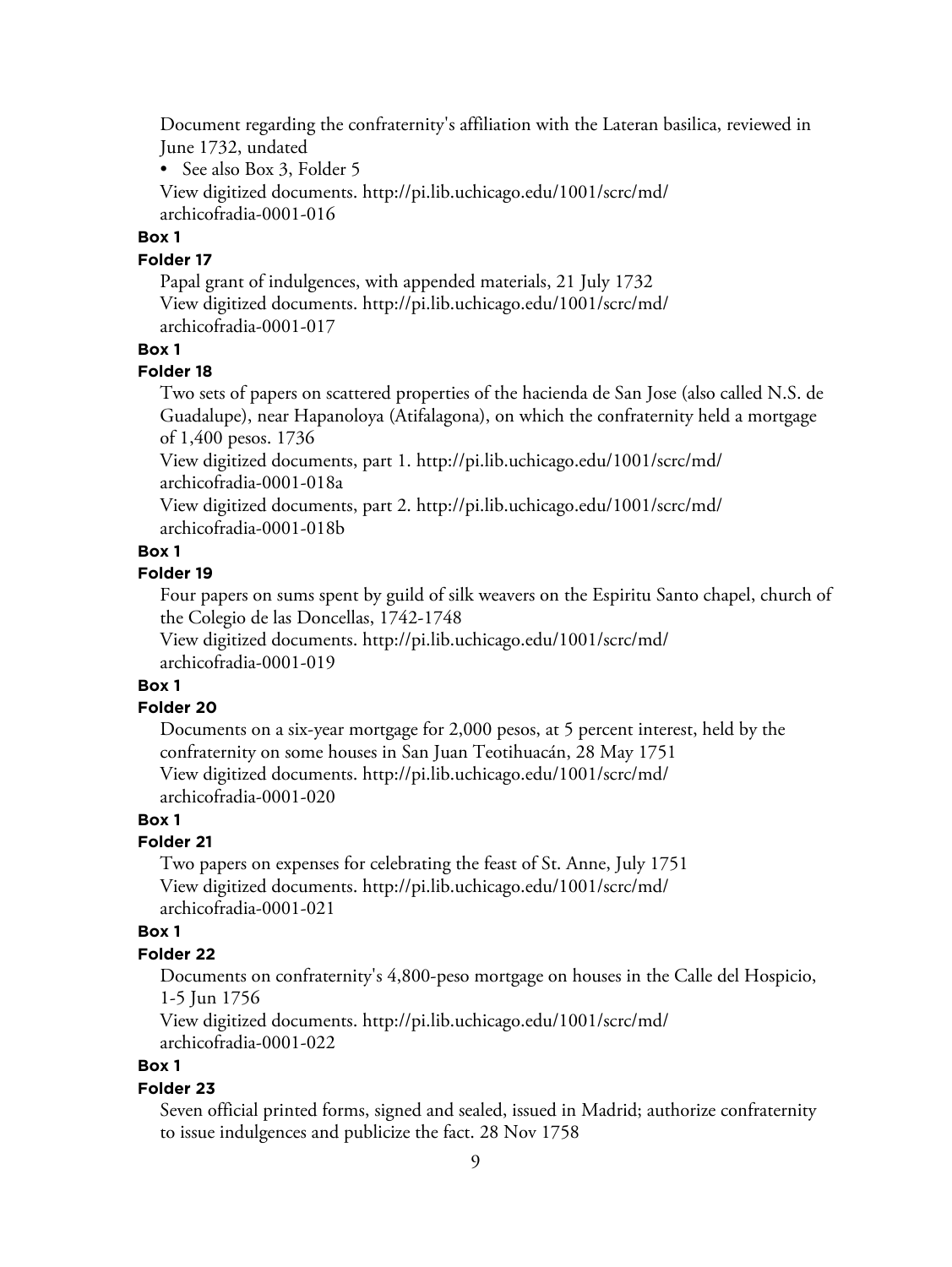View digitized documents. [http://pi.lib.uchicago.edu/1001/scrc/md/](http://pi.lib.uchicago.edu/1001/scrc/md/archicofradia-0001-023) [archicofradia-0001-023](http://pi.lib.uchicago.edu/1001/scrc/md/archicofradia-0001-023)

# **Box 1**

# **Folder 24**

Two Madrid affidavits certifying the authenticity of papal letters conferring privileges on the confraternity, 10 January 1759

View digitized documents. [http://pi.lib.uchicago.edu/1001/scrc/md/](http://pi.lib.uchicago.edu/1001/scrc/md/archicofradia-0001-024) [archicofradia-0001-024](http://pi.lib.uchicago.edu/1001/scrc/md/archicofradia-0001-024)

## **Box 1**

## **Folder 25**

Mexican Audiencia document authenticating papal bulls granting indulgence privileges, 15 December 1763

View digitized documents. [http://pi.lib.uchicago.edu/1001/scrc/md/](http://pi.lib.uchicago.edu/1001/scrc/md/archicofradia-0001-025) [archicofradia-0001-025](http://pi.lib.uchicago.edu/1001/scrc/md/archicofradia-0001-025)

# **Box 1**

## **Folder 26**

Sumario de las Indulgencias [etc.] printed notice of the confraternity's indulgence privileges, 1764

View digitized documents. [http://pi.lib.uchicago.edu/1001/scrc/md/](http://pi.lib.uchicago.edu/1001/scrc/md/archicofradia-0001-026) [archicofradia-0001-026](http://pi.lib.uchicago.edu/1001/scrc/md/archicofradia-0001-026)

#### **Box 1**

# **Folder 27**

Complex series of papers concerning encumbrances, held by the confraternity, on properties inherited by the widow Anna Carvajal, executrix of the estate of her late husband, Nicolás Sánchez Riscos. 10 January 1767

View digitized documents, part 1. [http://pi.lib.uchicago.edu/1001/scrc/md/](http://pi.lib.uchicago.edu/1001/scrc/md/archicofradia-0001-027a) [archicofradia-0001-027a](http://pi.lib.uchicago.edu/1001/scrc/md/archicofradia-0001-027a)

View digitized documents, part 2. [http://pi.lib.uchicago.edu/1001/scrc/md/](http://pi.lib.uchicago.edu/1001/scrc/md/archicofradia-0001-027b) [archicofradia-0001-027b](http://pi.lib.uchicago.edu/1001/scrc/md/archicofradia-0001-027b)

View digitized documents, part 3. [http://pi.lib.uchicago.edu/1001/scrc/md/](http://pi.lib.uchicago.edu/1001/scrc/md/archicofradia-0001-027c) [archicofradia-0001-027c](http://pi.lib.uchicago.edu/1001/scrc/md/archicofradia-0001-027c)

View digitized documents, part 4. [http://pi.lib.uchicago.edu/1001/scrc/md/](http://pi.lib.uchicago.edu/1001/scrc/md/archicofradia-0001-027d) [archicofradia-0001-027d](http://pi.lib.uchicago.edu/1001/scrc/md/archicofradia-0001-027d)

#### **Box 1**

# **Folder 28**

Latin transcript and Spanish translation of papal brief of 6 September 1756, authenticated in Mexico City. 14 June 1770

View digitized documents. [http://pi.lib.uchicago.edu/1001/scrc/md/](http://pi.lib.uchicago.edu/1001/scrc/md/archicofradia-0001-028) [archicofradia-0001-028](http://pi.lib.uchicago.edu/1001/scrc/md/archicofradia-0001-028)

# **Box 1**

# **Folder 29**

Seven documents on indulgence privileges of the confraternity. 1771-1772 View digitized documents. [http://pi.lib.uchicago.edu/1001/scrc/md/](http://pi.lib.uchicago.edu/1001/scrc/md/archicofradia-0001-029) [archicofradia-0001-029](http://pi.lib.uchicago.edu/1001/scrc/md/archicofradia-0001-029)

#### **Box 1**

#### **Folder 30**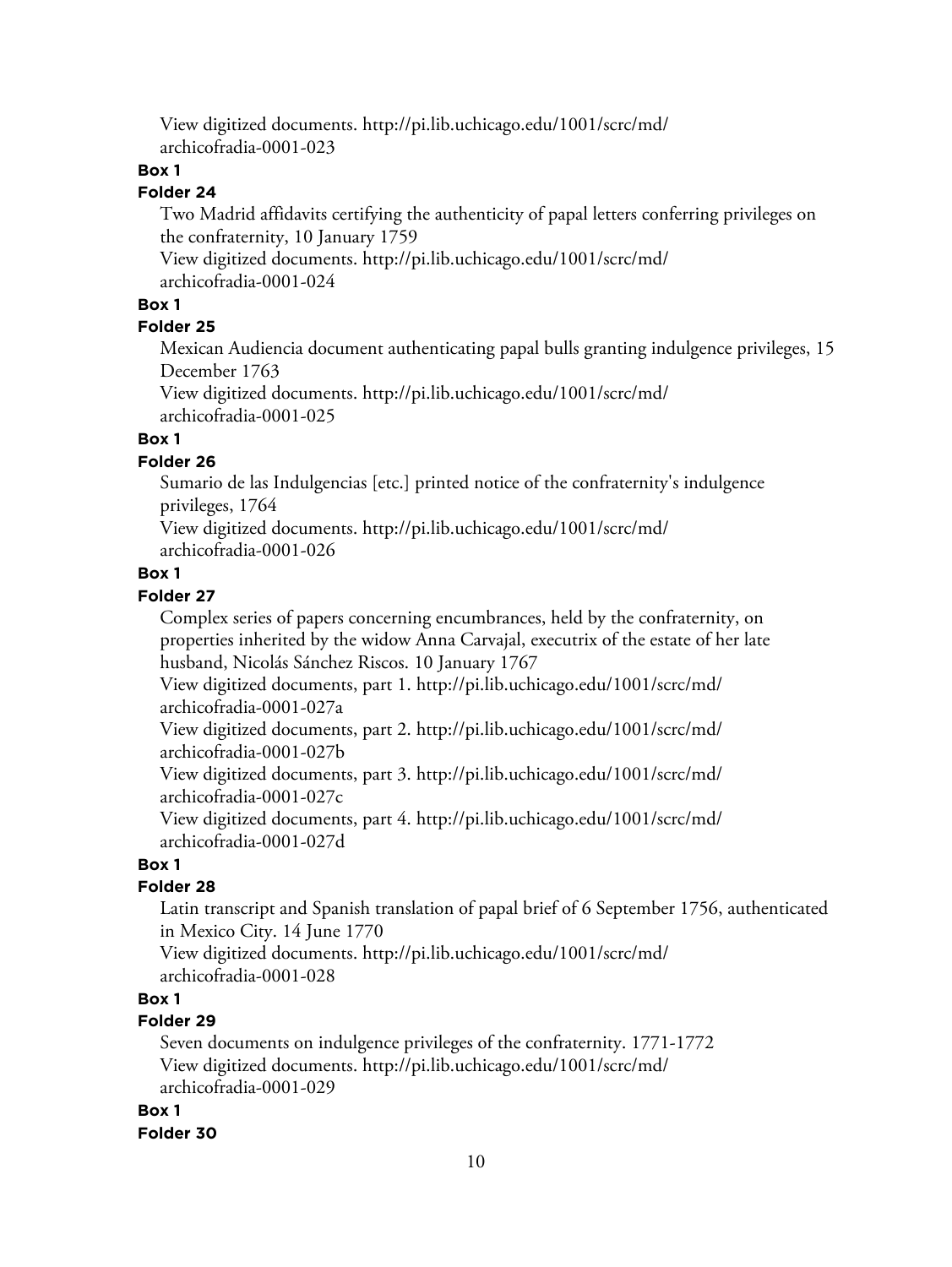Two detached affidavits; certify that Pedro de la Vega belongs to the king's council, March-April 1772 View digitized documents. [http://pi.lib.uchicago.edu/1001/scrc/md/](http://pi.lib.uchicago.edu/1001/scrc/md/archicofradia-0001-030)

[archicofradia-0001-030](http://pi.lib.uchicago.edu/1001/scrc/md/archicofradia-0001-030)

# **Box 1**

# **Folder 31**

Confraternity joins several Mexican convents in petitioning for transfer from Puebla jurisdiction to Audiencia jurisdiction of papers relating to the estate of Francisco de Torija; concerns haciendas of Xalapasco (Jalapexco? in Chalchicomula) and Tlachichuca (Chalchicomula), 9 January 1773

View digitized documents. [http://pi.lib.uchicago.edu/1001/scrc/md/](http://pi.lib.uchicago.edu/1001/scrc/md/archicofradia-0001-031) [archicofradia-0001-031](http://pi.lib.uchicago.edu/1001/scrc/md/archicofradia-0001-031)

# **Box 1**

# **Folder 32**

Casa de Moneda, Mexico, acknowledges receipt of 11,822 pesos in taxes from the ingenio of Tuxpango, Orizaba, which was sold in 1759 for 88,000 pesos. January-February 1773 View digitized documents. [http://pi.lib.uchicago.edu/1001/scrc/md/](http://pi.lib.uchicago.edu/1001/scrc/md/archicofradia-0001-032) [archicofradia-0001-032](http://pi.lib.uchicago.edu/1001/scrc/md/archicofradia-0001-032)

# **Box 1**

# **Folder 33**

Two copies of treasurer's report of Colegio de San Andrés, detailing receipts and expenditures up to end of 1772; sums amount to 292,957 pesos. 30 Aug 1774 View digitized documents. [http://pi.lib.uchicago.edu/1001/scrc/md/](http://pi.lib.uchicago.edu/1001/scrc/md/archicofradia-0001-033) [archicofradia-0001-033](http://pi.lib.uchicago.edu/1001/scrc/md/archicofradia-0001-033)

# **Box 1**

# **Folder 34**

Documents on a five-year, 25,000-peso mortgage, at 5 percent, held by the confraternity on three properties of José German del Valle, with a total value of 129,189 pesos. Properties include two ranches of hacienda de N.S. de Loreto Tepechichilco(district of Zempoala and Tepeapulco), and one "casa de trato de pulquena" in Mexico City. 19 Aug 1784

View digitized documents, part 1. [http://pi.lib.uchicago.edu/1001/scrc/md/](http://pi.lib.uchicago.edu/1001/scrc/md/archicofradia-0001-034a) [archicofradia-0001-034a](http://pi.lib.uchicago.edu/1001/scrc/md/archicofradia-0001-034a)

View digitized documents, part 2. [http://pi.lib.uchicago.edu/1001/scrc/md/](http://pi.lib.uchicago.edu/1001/scrc/md/archicofradia-0001-034b) [archicofradia-0001-034b](http://pi.lib.uchicago.edu/1001/scrc/md/archicofradia-0001-034b)

# **Box 2**

# **Folder 1**

Confraternity loan of 6,000 pesos for two years, at 5 percent, to three brothers of Mexico City, while their mother's estate is in probate. 20 Sep 1788

View digitized documents. [http://pi.lib.uchicago.edu/1001/scrc/md/](http://pi.lib.uchicago.edu/1001/scrc/md/archicofradia-0002-001) [archicofradia-0002-001](http://pi.lib.uchicago.edu/1001/scrc/md/archicofradia-0002-001)

# **Box 2**

# **Folder 2**

In the emergency of the Franco-Spanish war the Mexican consulado obtained a forced loan of 14,000 pesos, at 5 percent, from the confraternity, offering future tobacco tax revenues as collateral. Attached are later papers of 1839, 1842, and 1846 record efforts of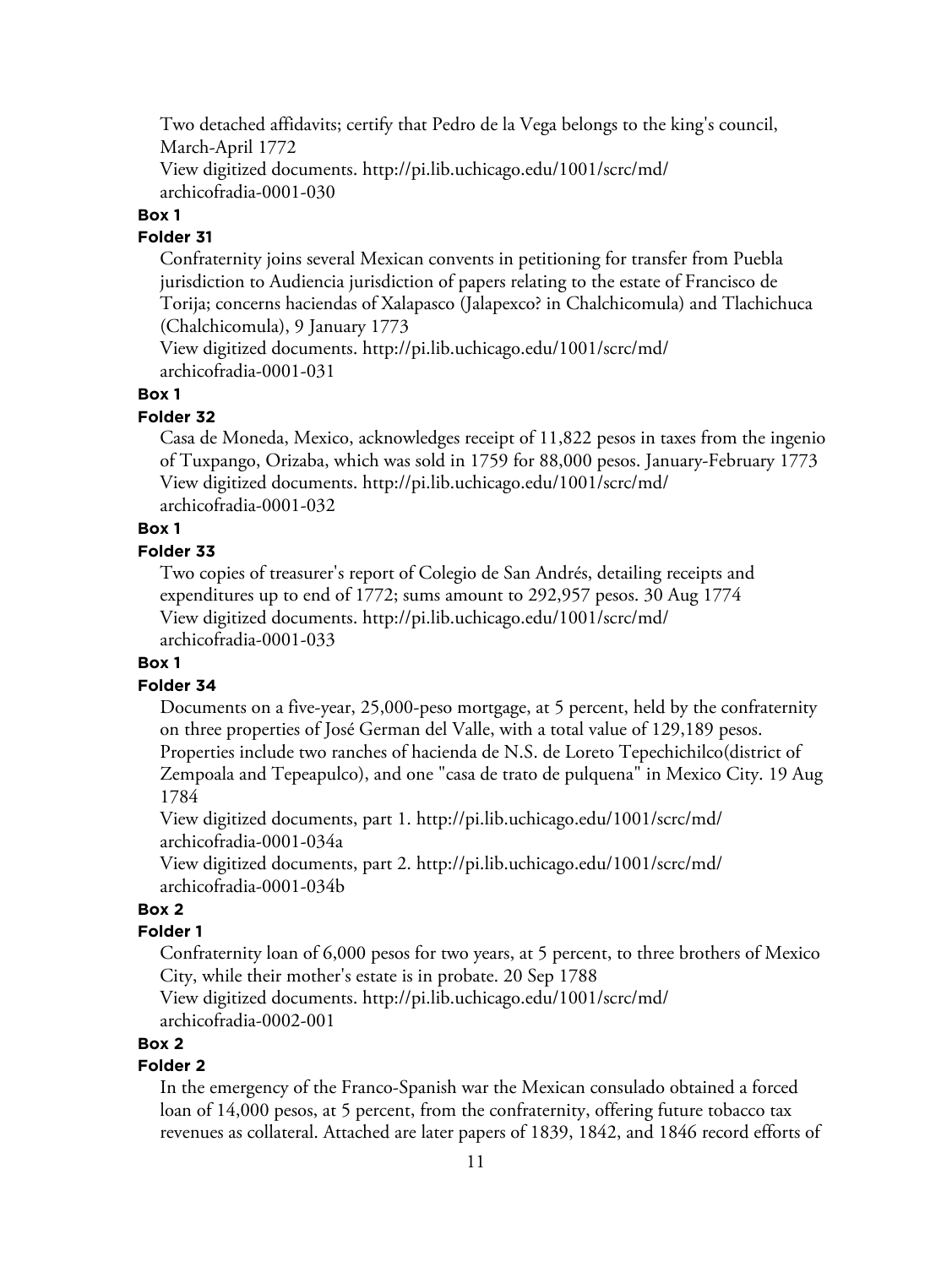confraternity to get the government of Mexico to assume responsibility for the loan. 23 Sep 1795

View digitized documents. [http://pi.lib.uchicago.edu/1001/scrc/md/](http://pi.lib.uchicago.edu/1001/scrc/md/archicofradia-0002-002) [archicofradia-0002-002](http://pi.lib.uchicago.edu/1001/scrc/md/archicofradia-0002-002)

# **Box 2**

## **Folder 3**

List of mortgages, loans, and liens on property still outstanding and held by the confraternity. 18 Jan 1803

View digitized documents. [http://pi.lib.uchicago.edu/1001/scrc/md/](http://pi.lib.uchicago.edu/1001/scrc/md/archicofradia-0002-003) [archicofradia-0002-003](http://pi.lib.uchicago.edu/1001/scrc/md/archicofradia-0002-003)

#### **Box 2**

#### **Folder 4**

The consulado borrowed money from various persons, at 5 percent, to build or repair the Mexico-Veracruz highway. Attached are later papers of 1820, 1825-26, and 1830 show creditors, or their heirs, demanding satisfaction. Some of their claims devolved on the confraternity. 16 Aug 1809

View digitized documents, part 1. [http://pi.lib.uchicago.edu/1001/scrc/md/](http://pi.lib.uchicago.edu/1001/scrc/md/archicofradia-0002-004a) [archicofradia-0002-004a](http://pi.lib.uchicago.edu/1001/scrc/md/archicofradia-0002-004a)

View digitized documents, part 2. [http://pi.lib.uchicago.edu/1001/scrc/md/](http://pi.lib.uchicago.edu/1001/scrc/md/archicofradia-0002-004b) [archicofradia-0002-004b](http://pi.lib.uchicago.edu/1001/scrc/md/archicofradia-0002-004b)

## **Box 2**

#### **Folder 5**

Bill of sale (1826) for two small houses in the Calle de las Titas, Sto. Tomas la Palma, Mexico City, and attached documents; followed by later papers (1840--58) on an action for recovery of debt from one of the owners, to which the confraternity was a party. Includes a plot of the real estate. 1826-58

View digitized documents, part 1. [http://pi.lib.uchicago.edu/1001/scrc/md/](http://pi.lib.uchicago.edu/1001/scrc/md/archicofradia-0002-005a) [archicofradia-0002-005a](http://pi.lib.uchicago.edu/1001/scrc/md/archicofradia-0002-005a)

View digitized documents, part 2. [http://pi.lib.uchicago.edu/1001/scrc/md/](http://pi.lib.uchicago.edu/1001/scrc/md/archicofradia-0002-005b) [archicofradia-0002-005b](http://pi.lib.uchicago.edu/1001/scrc/md/archicofradia-0002-005b)

# **Box 3**

#### **Folder 1**

Printed brief of Pius IV, 21 Aug. 1560, authenticated, endorsed in 1570, granting rights of indulgence to the Colegio de las Doncellas which it states is populated mainly with the offspring of Spanish men and Indian women, 1570

View digitized documents. [http://pi.lib.uchicago.edu/1001/scrc/md/](http://pi.lib.uchicago.edu/1001/scrc/md/archicofradia-0003-001) [archicofradia-0003-001](http://pi.lib.uchicago.edu/1001/scrc/md/archicofradia-0003-001)

# **Box 3**

#### **Folder 2**

Order permitting the confraternity to publicize its right to grant indulgences, and enjoining the viceroy Antonio de Mendoza from interfering, 11 Oct 1575. View digitized documents. [http://pi.lib.uchicago.edu/1001/scrc/md/](http://pi.lib.uchicago.edu/1001/scrc/md/archicofradia-0003-002)

[archicofradia-0003-002](http://pi.lib.uchicago.edu/1001/scrc/md/archicofradia-0003-002)

#### **Box 3**

**Folder 3**